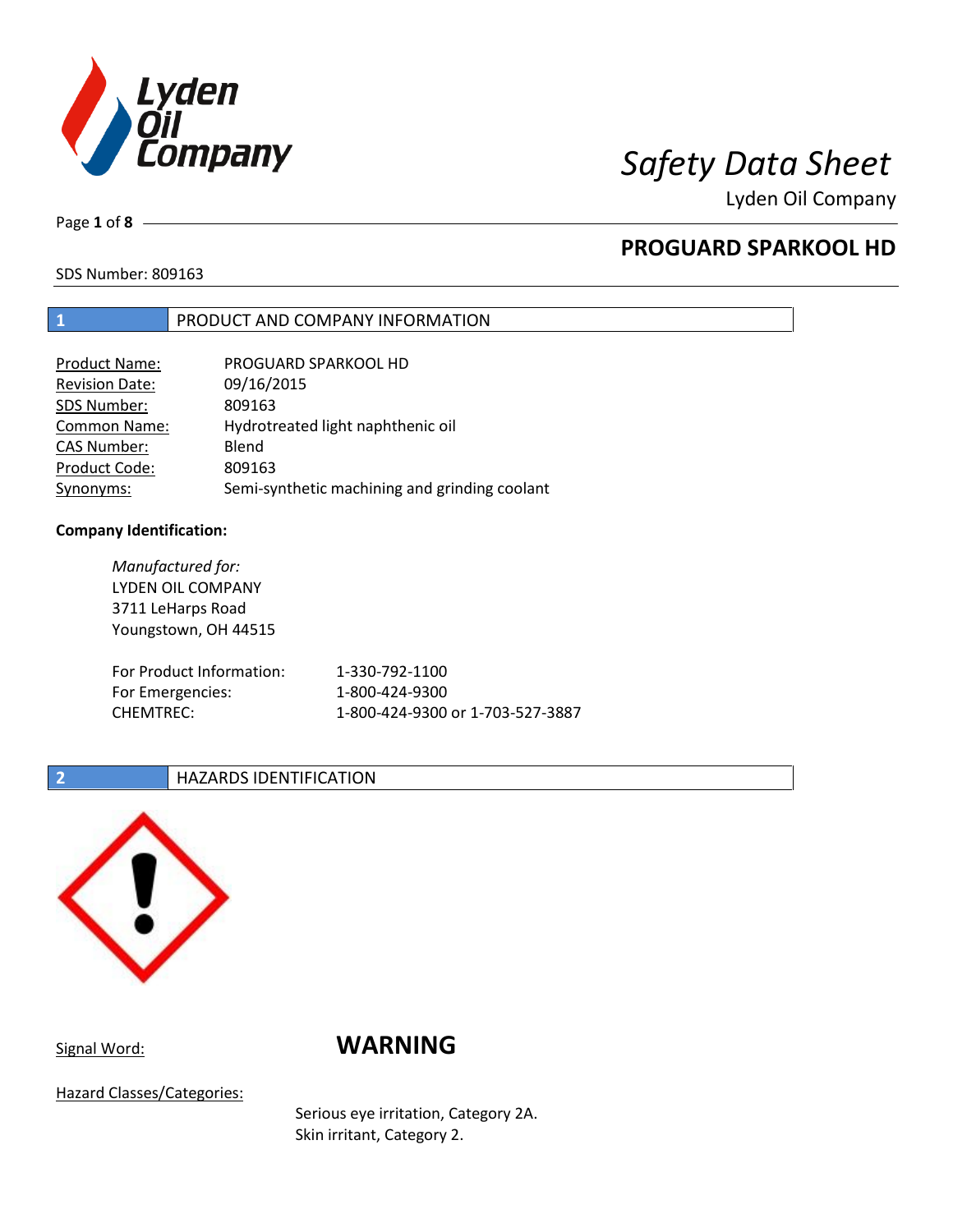

Page **2** of **8**

Lyden Oil Company

|                            | <b>PROGUARD SPARKOOL HD</b>                                                    |
|----------------------------|--------------------------------------------------------------------------------|
| <b>SDS Number: 809163</b>  |                                                                                |
| Hazard Statement(s):       |                                                                                |
|                            | H319: Causes serious eye irritation.                                           |
|                            | H315: Causes skin irritation.                                                  |
| Precaution Statement(s):   |                                                                                |
|                            | P101: If medical advice is needed, have product container or label at<br>hand. |
|                            |                                                                                |
|                            | P102: Keep out of reach of children.<br>P103: Read label before use.           |
|                            | P280: Wear protective gloves and eye protection.                               |
|                            | P302+352: IF ON SKIN: Wash with plenty of soap and water.                      |
|                            | P332+313: If skin irritation occurs: Get medical advice/attention.             |
|                            | P305+351+338: IF IN EYES: Rinse cautiously with water for several              |
|                            | minutes. Remove contact lenses if present and easy to $do$ – continue          |
|                            |                                                                                |
|                            | rinsing.                                                                       |
|                            | P337+313: If eye irritation persists get medical advice/attention.             |
|                            | P362+364: Take off contaminated clothing and wash it before reuse.             |
| Other Hazard Statement(s): |                                                                                |
|                            | -NFPA Ratings:                                                                 |
|                            | Health = $1$                                                                   |
|                            | Fire $= 1$                                                                     |
|                            | Reactivity = $0$                                                               |
|                            |                                                                                |

**3** COMPOSITION / INFORMATION ON INGREDIENTS

### Ingredients:

*Mixture of the substances listed below with nonhazardous additions.*

| <b>Chemical Name</b>                                   | <b>CAS Number</b> | Percentage |
|--------------------------------------------------------|-------------------|------------|
| Distillates (petroleum), hydrotreated light naphthenic | 64742-53-6        | >10        |
| Triethanolamine                                        | $102 - 71 - 6$    | <5         |

*\*Any concentration shown as a range is to protect confidentiality or is due to batch variation.*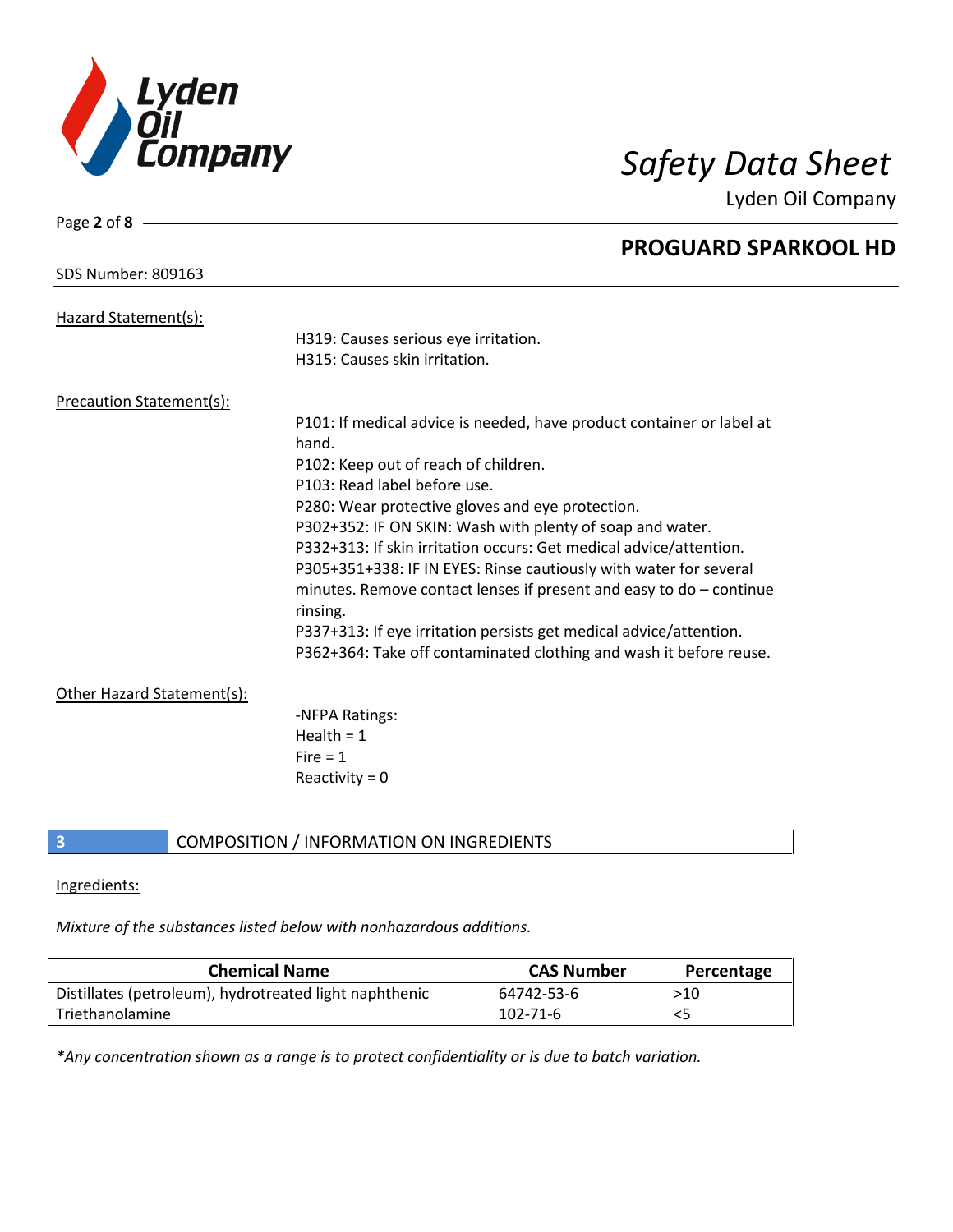

**PROGUARD SPARKOOL HD**

Lyden Oil Company

SDS Number: 809163

Page **3** of **8**

 $\overline{\phantom{a}}$ 

| 4                           | FIRST AID MEASURES                                                                                                                                                                                                                                                                                         |  |
|-----------------------------|------------------------------------------------------------------------------------------------------------------------------------------------------------------------------------------------------------------------------------------------------------------------------------------------------------|--|
|                             | Description of First Aid Measures:                                                                                                                                                                                                                                                                         |  |
| Inhalation:                 |                                                                                                                                                                                                                                                                                                            |  |
|                             | Remove victim to fresh air and keep at rest in a position comfortable<br>for breathing. If the victim has difficulty breathing or tightness of the<br>chest, is dizzy, vomiting or unresponsive, give oxygen with rescue<br>breathing or CPR as required and transport to the nearest medical<br>facility. |  |
| Skin Contact:               |                                                                                                                                                                                                                                                                                                            |  |
|                             | Flush skin with water, wash with soap and water. Remove<br>contaminated clothing. Do not reuse clothing until cleaned. If material<br>is injected under the skin, transport to the nearest medical facility for<br>additional treatment.                                                                   |  |
| Eye Contact:                |                                                                                                                                                                                                                                                                                                            |  |
|                             | Rinse opened eye for at least 15 minutes under running water. If<br>symptoms persist, consult medical attention.                                                                                                                                                                                           |  |
| Ingestion:                  |                                                                                                                                                                                                                                                                                                            |  |
|                             | Rinse mouth with water. If symptoms develop, obtain medical<br>attention.                                                                                                                                                                                                                                  |  |
|                             | Symptoms and Effects, both acute and delayed:                                                                                                                                                                                                                                                              |  |
|                             | No further relevent data available.                                                                                                                                                                                                                                                                        |  |
| <b>Recommended Actions:</b> | Treat symptomatically. Call a doctor or poison<br>control center for guidance.                                                                                                                                                                                                                             |  |

### **5 FIRE FIGHTING MEASURES**

### Recommended Fire-Extinguishing Equipment:

Use dry powder, foam, or carbon dioxide fire extinguishers. Water may be ineffective in fighting an oil fire unless used by experienced fire fighters.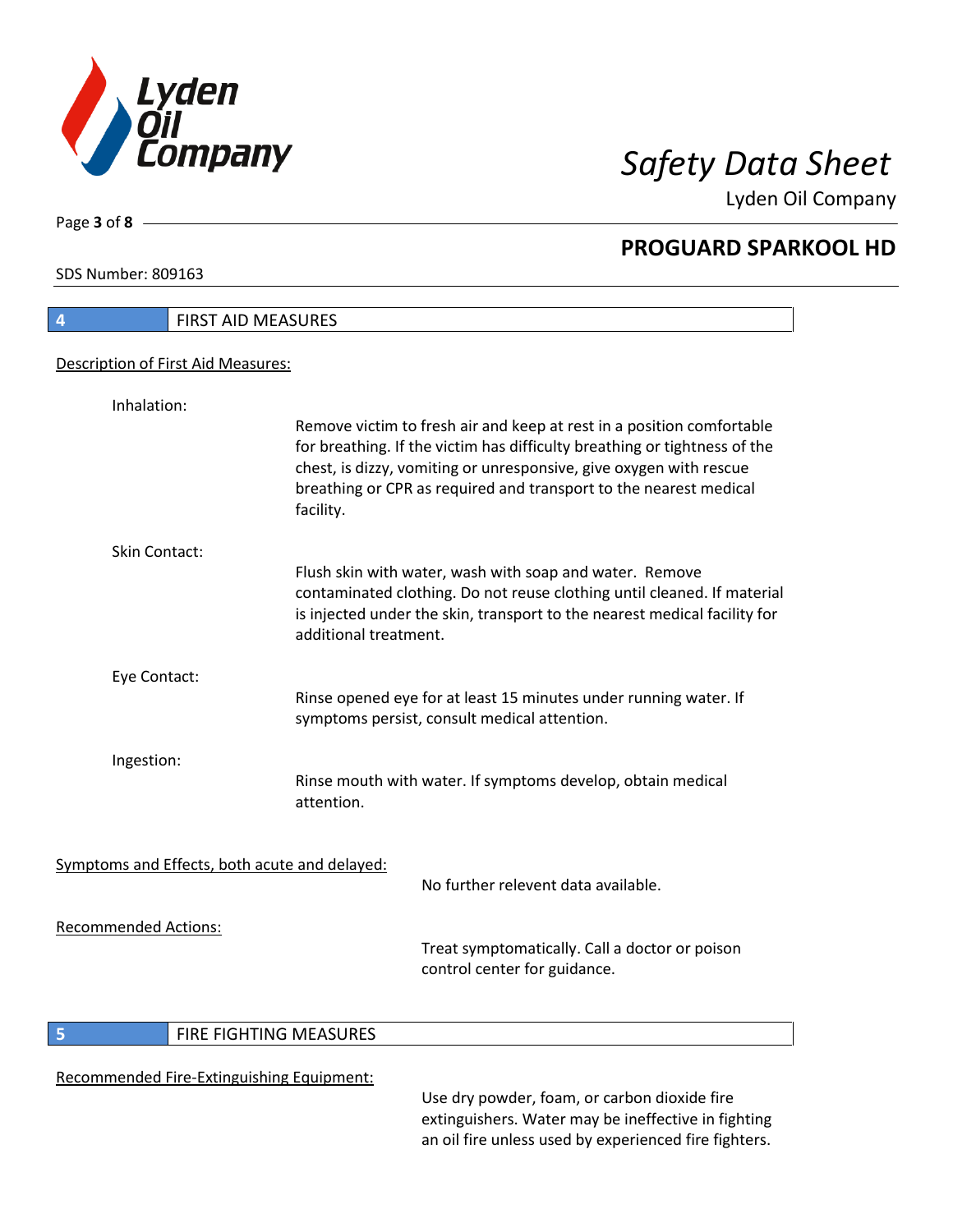

Lyden Oil Company

# Page **4** of **8 PROGUARD SPARKOOL HD** SDS Number: 809163 Possible Hazards During a Fire: Hazardous combustion products may include: A complex mixture of airborne solid and liquid particulates and gases (smoke). Carbon monoxide. Unidentified organic and inorganic compounds. Recommendations to Firefighters: Proper protective equipment including breathing apparatus. **6** ACCIDENTAL RELEASE MEASURES Personal Precautions: Avoid contact with skin, eyes, and clothing. Keep away from sources of ignition. Emergency Procedures: Contain spilled material, collect in suitable and properly labled containers. Environmental Precautions: Do not allow to reach sewage system or any water course. Do not allow to enter ground waters. Cleanup Procedures: Pick up excess with inert absorbant material. Treat contaminated absorbent same as spilled product. **7** HANDLING AND STORAGE

Handling Precautions:

Handle with care and avoid spillage on the floor. Do not cut, weld, drill, grind, braze, or solder container.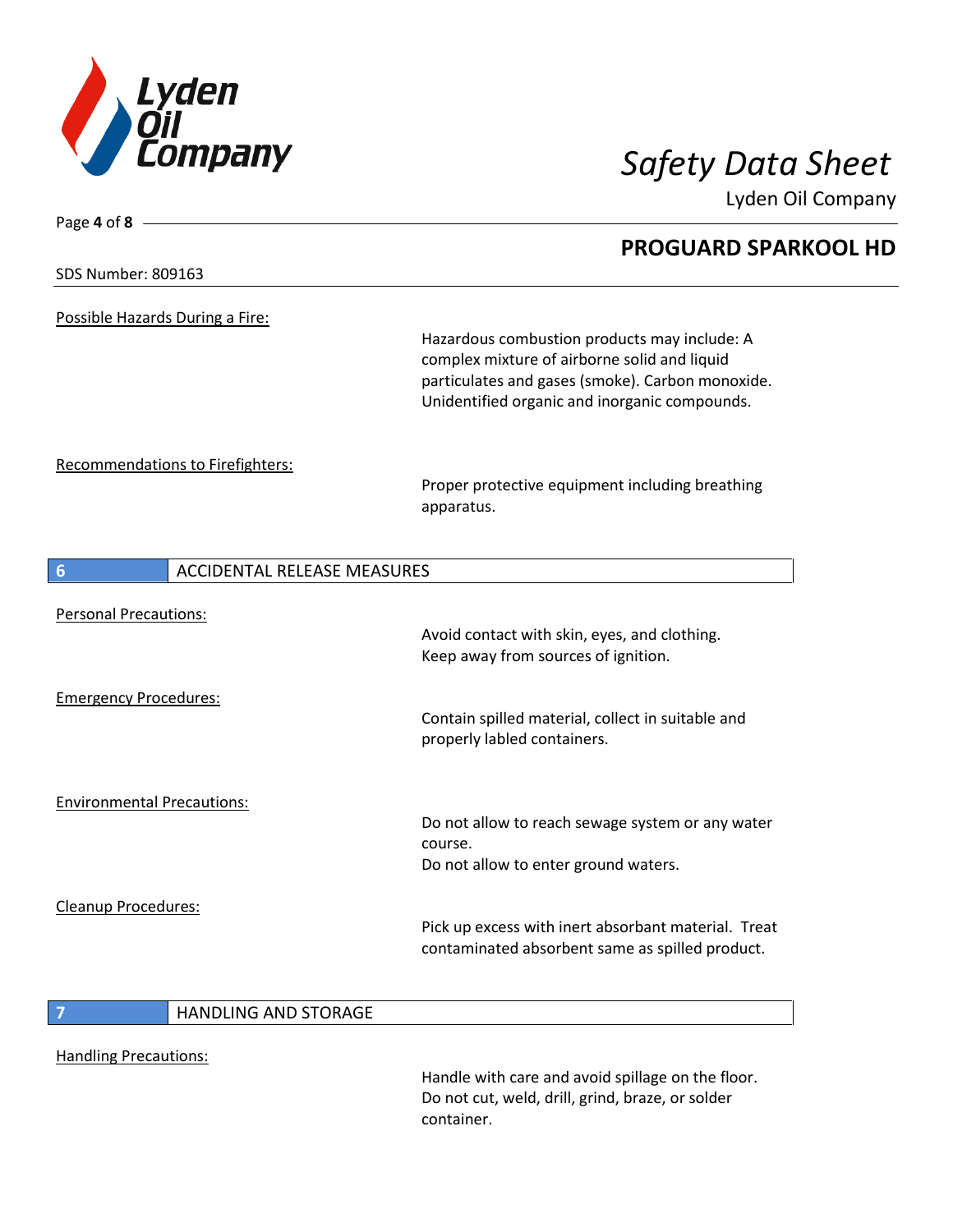

**PROGUARD SPARKOOL HD**

Lyden Oil Company

SDS Number: 809163

Page **5** of **8**

Storage Requirements:

Keep container tightly sealed. Keep away from sources of ignition.

### **8** EXPOSURE CONTROLS / PERSONAL PROTECTION

### Exposure Limits:

-64742-53-6 Distillates (petroleum), hydrotreated light naphthenic:

ACGIH TWA – Long-term value:  $5mg/m<sup>3</sup>$ OSHA TWA – Long-term value:  $5mg/m<sup>3</sup>$  (mist)

- 102-716 Triethanolamine:

ACGIH TWA - Long-term value:  $5mg/m<sup>3</sup>$ 

Engineering Controls:

All ventilation should be designed in accordance with OSHA standard (29 CFR 1910.94).

Personal Protective Equipment:

Wash hands before breaks and at the end of work. Use safety glasses and gloves.

### **9** PHYSICAL AND CHEMICAL PROPERTIES

| Color:                   | Amber                        |
|--------------------------|------------------------------|
|                          |                              |
| <b>Physical State:</b>   | Liquid                       |
| Odor:                    | Characteristic               |
| Odor Threshold:          | Data not available           |
| pH:                      | $9.50 \ @ 10\%$              |
| <b>Melting Point:</b>    | Data not available           |
| <b>Boiling Point:</b>    | $>500^\circ$ F               |
| <b>Boiling Range:</b>    | Data not available           |
| Flash Point:             | $320^\circ$ F                |
| <b>Evaporation Rate:</b> | <1 (where Butyl Acetate - 1) |
| Flammability:            | Data not available           |
| Flammability Limits:     | Data not available           |
| Vapor Pressure:          | Data not available           |
|                          |                              |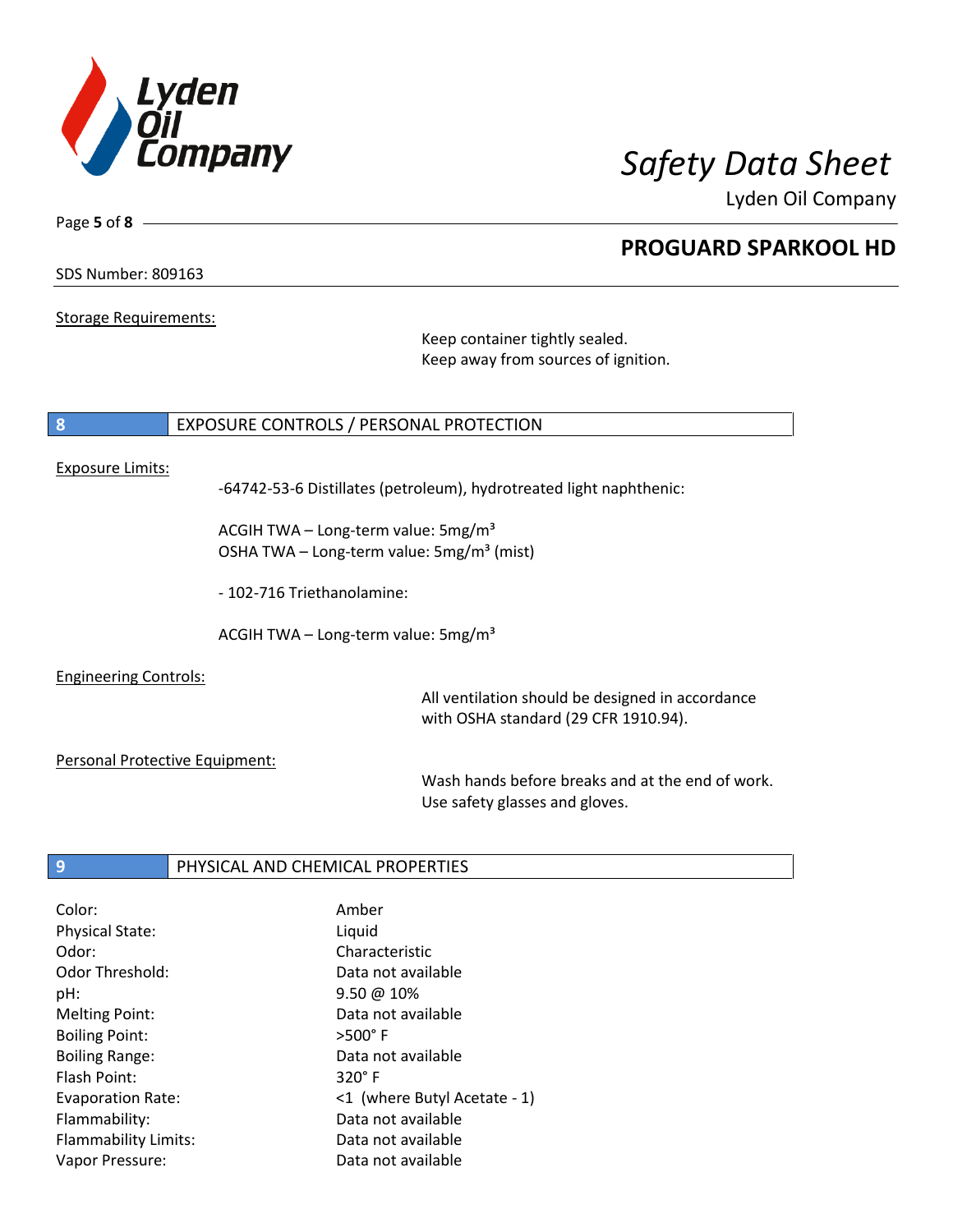

**PROGUARD SPARKOOL HD**

Lyden Oil Company

### SDS Number: 809163

Page **6** of **8**

| Vapor Density:             |
|----------------------------|
| <b>Relative Density:</b>   |
| Solubilities:              |
| Partition Coefficient:     |
| Auto-Ignition Temperature: |
| Decomposition Temperature: |
| Viscosity:                 |
|                            |

Data not available  $0.9808$  (where water = 1) Completely soluble in water Data not available Data not available Data not available 250-400 mm<sup>2</sup>/sec (kinematic at 40 $^{\circ}$  C)

| 10                          | STABILITY AND REACTIVITY |                                                                    |
|-----------------------------|--------------------------|--------------------------------------------------------------------|
| Stability:                  |                          | Stable under normal conditions.                                    |
| Reactivity:                 |                          | Not reactive under normal conditions.                              |
| Conditions to Avoid:        |                          | Extreme temperature, sparks, open flame, and<br>direct sunlight.   |
| <b>Hazardous Reactions:</b> |                          | No known hazardous reactions.                                      |
| Incompatible Materials:     |                          | Strong oxidizers and strong reducing agents.                       |
| Decomposition Products:     |                          | Oxides of carbon, nitrogen and hydrogen, and<br>hydrogen chloride. |

### **11 TOXICOLOGICAL INFORMATION**

### Routes of Exposure:

Skin and eye contact are the primary routes of exposure although exposure may occur following accidental ingestion.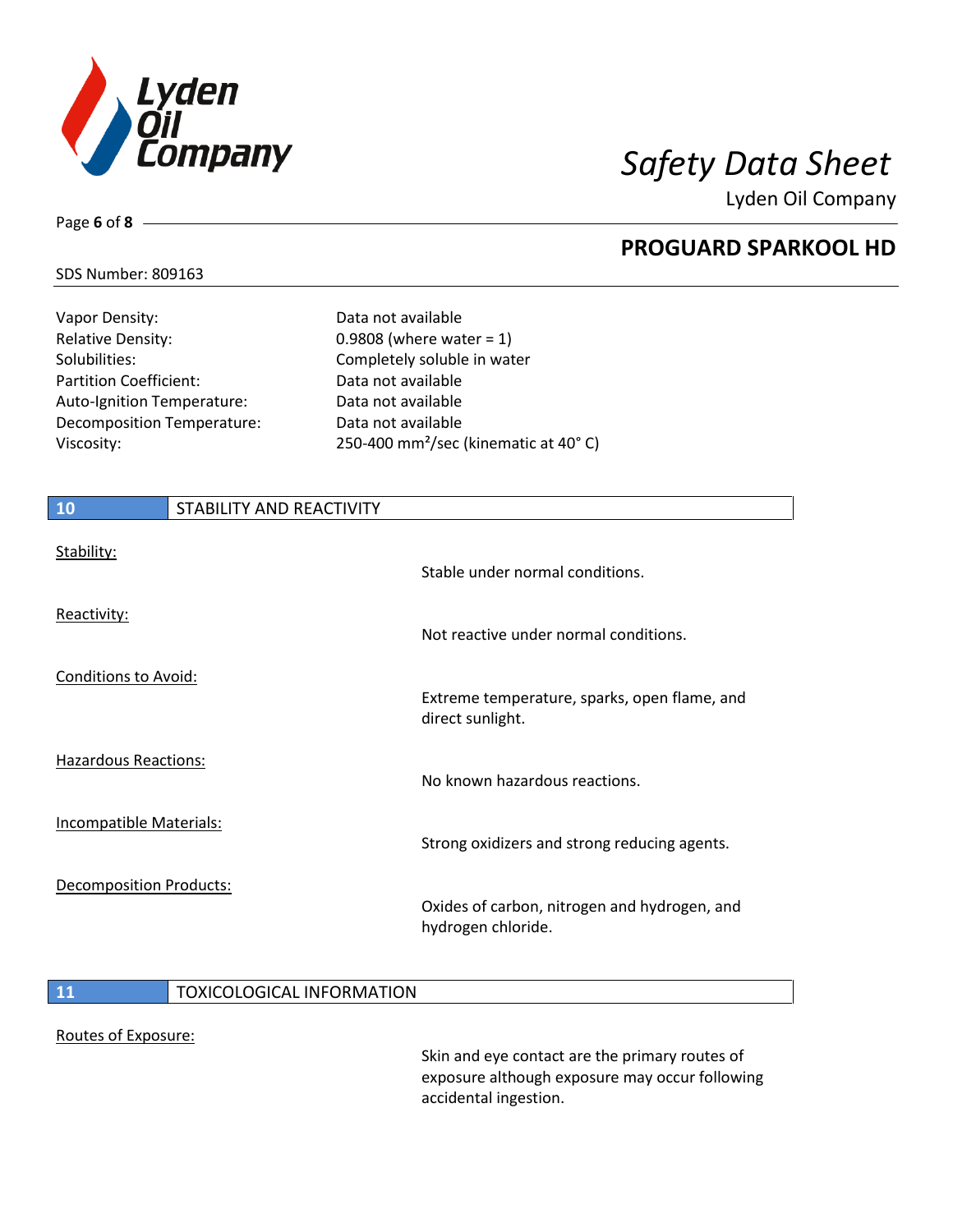

|                                |                                     | Lyden Oil Company                                                                                                                                                     |
|--------------------------------|-------------------------------------|-----------------------------------------------------------------------------------------------------------------------------------------------------------------------|
| Page 7 of $8 -$                |                                     | <b>PROGUARD SPARKOOL HD</b>                                                                                                                                           |
| SDS Number: 809163             |                                     |                                                                                                                                                                       |
| Exposure Effects:              |                                     |                                                                                                                                                                       |
|                                |                                     | Repeated skin contact may cause dermatitis or an<br>oil acne. Exposure to eyes may cause redness.<br>Harmful if swallowed, may cause burns to mouth<br>and esophagus. |
| Measures of Toxicity:          |                                     | No test data available.                                                                                                                                               |
|                                | Carcinogenic/Mutagenic Precautions: | Non-carcinogenic and not expected to be<br>mutagentic.                                                                                                                |
| 12                             | <b>ECOLOGICAL INFORMATION</b>       |                                                                                                                                                                       |
| <b>Ecological Precautions:</b> |                                     | Avoid exposing to the environment.                                                                                                                                    |
| <b>Ecological Effects:</b>     |                                     | No specific environmental or aquatic data available.                                                                                                                  |
| 13                             | DISPOSAL CONSIDERATIONS             |                                                                                                                                                                       |
| Disposal Methods:              |                                     | Dispose of waste material in accordance with all                                                                                                                      |
| Disposal Containers:           |                                     | local, state, and federal requirements.                                                                                                                               |
|                                |                                     | Use properly approved container for disposal.                                                                                                                         |
| <b>Special Precautions:</b>    |                                     | Do not flush to surface waters or drains.                                                                                                                             |

## **14** TRANSPORT INFORMATION

UN Number: Data not available UN Shipping Name: Lubricating Oil, N.O.S. Transport Hazard Class: Data not available